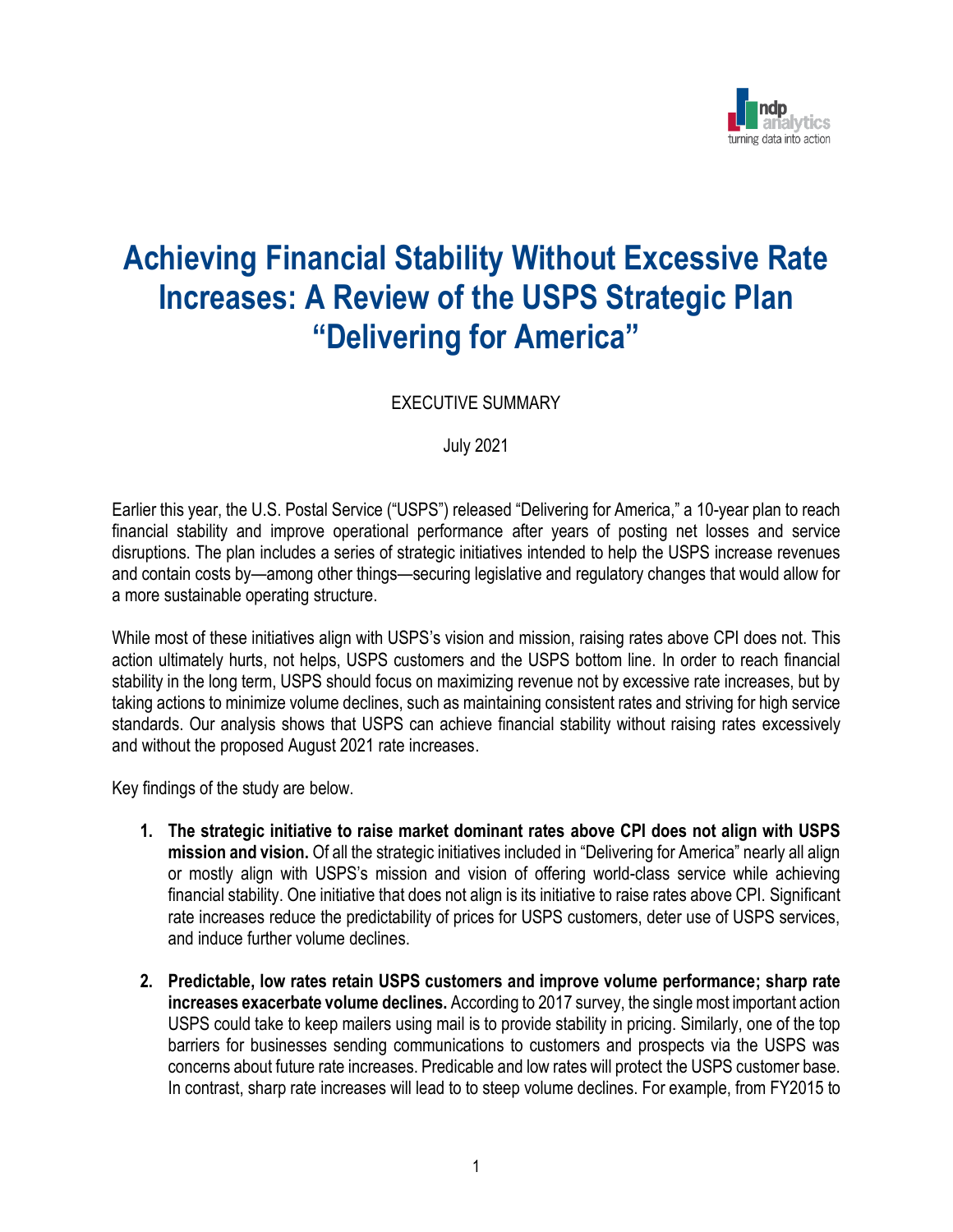

FY2018 greeting card volume was growing. However, after a 10% rate increase was implemented in FY2019, all volume gains were erased and volume declined 10% below FY2015 levels**.** 

- **3. Year-to-date USPS and economic performance have outpaced USPS expectations and should be recognized in its 10-year projections**. The USPS 10-year projections in "Delivering for America" are unreliable because the assumptions used for the base year, FY2021, are no longer accurate. The projections were created while there was still significant uncertainty about the economy and COVID-19. As a result, USPS economic drivers used are understated. For example, USPS expected 0.3% growth in GDP, but actual GDP growth, as of Q1 2021, was 6.4%. Additionally, USPS's market dominant volume declines are overstated. USPS fiscal year-to-date performance has recorded 7.7 billion more market dominant pieces and has generated \$3.2 billion more in operating revenue than projected.
- **4. We estimate USPS will reach 121 billion market dominant mail volume and \$42 billion in market dominant revenue in FY2021.** We analyzed historical quarterly data to estimate FY2021 year-end volume and revenue. For FY2021, we estimate market dominant mail and services volume will reach 121 billion, compared to 117 billion estimated by USPS in "Delivering for America." With this additional volume, we estimate that market dominant products will generate a total of \$42.3 billion in revenue by FY2021 year end, compared to USPS projection of \$39.4 and \$39.6 billion for its Base Case and Strategic Plan scenarios, respectively.
- **5. Our alternative 10-year projection scenarios show that USPS can become financially stable without raising rates above CPI.** We created three alternative 10-year projections that keep most of assumptions of the USPS strategic plan in place, but update FY2021 base year data and volume assumptions based on historical data. In all scenarios, USPS would generate more revenue over time and become financially stable without raising rates for market dominant products above CPI. Our three scenarios are structured as follows:
	- **a.** Scenario 1 uses our updated market dominant volume with a 1.5% annual rate increase, USPS's projected competitive volume, and higher controllable costs than USPS projected.
	- **b.** Scenario 2 uses our updated market dominant volume with a 1.5% annual rate increase, USPS's projected competitive volume, and USPS projected controllable costs.
	- **c.** Scenario 3 uses our updated market dominant volume with a 1.5% rate increase, higher than USPS's projected competitive revenue, and higher than USPS projected controllable costs.

In total, these scenarios would generate a surplus ranging from \$1.8 billion to \$22.1 billion over 10 years. (Figure E.1)